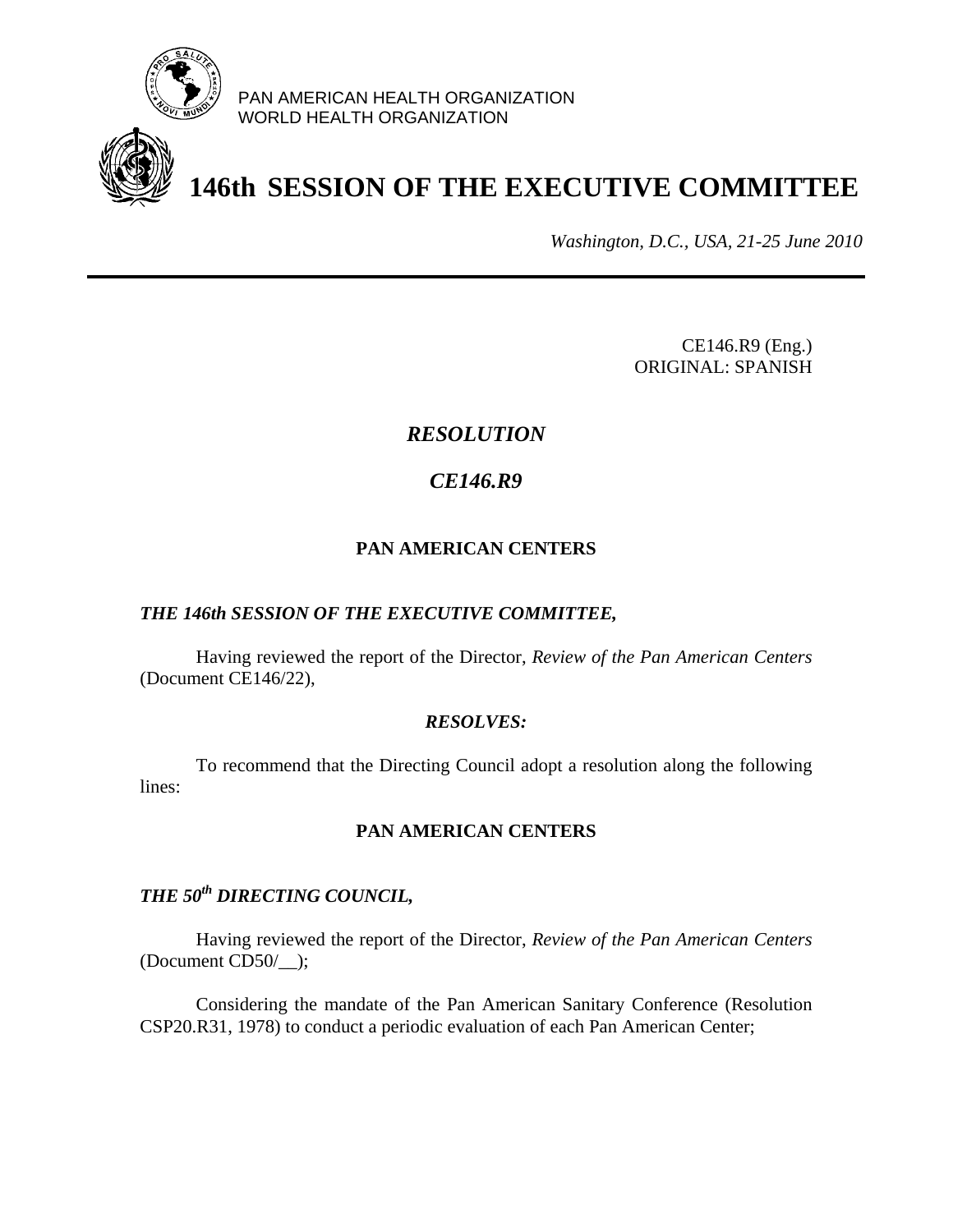CE146.R9 (Eng.) Page 2

Noting that the ever-changing political, technological, and economic environment of the PAHO Member States makes it necessary to reexamine the Organization's technical cooperation modalities and bring them up to date to optimize their effectiveness;

Recognizing the Bureau's efforts to align the Pan American Centers with the regional policies approved by the PAHO Governing Bodies,

#### *RESOLVES:*

1. To take note of the successful transfer of the administration of the Institute of Nutrition of Central America and Panama (INCAP) to the Institute's Directing Council, and to thank the Director of the Bureau for having conducted this transfer process in an effective, transparent, and participatory manner, achieving the consensus needed for the Institute to be viable in this new stage of administrative autonomy.

- 2. To urge Member States:
- (a) to continue to collaborate with the Bureau in the periodic evaluation of the Pan American Centers, for the purpose of determining if they continue to offer the most appropriate and effective modality of technical cooperation;
- (b) to continue working closely with the Bureau on the institutional development of the Pan American Centers, their redefinition toward other modalities of operation that permit them to optimize their operating expenses, and, when appropriate, the transfer of the administration and operations of the same to the Member States or to subregional organizations formed by these.
- 3. To request the Director:
- (a) to continue working in consultation with the Government of Brazil in developing a project for the institutional development of the Pan American Foot-and-Mouth Disease Center (PANAFTOSA) for submission to the Governing Bodies of PAHO in 2011;
- (b) to support the establishment of a trust fund that will pool the financial resources mobilized for the elimination of foot-and-mouth disease in the Region of the Americas;
- (c) to continue negotiations with the Government of Brazil to finalize the new institutional framework for the Latin American and Caribbean Center on Health Sciences Information (BIREME), including a new basic agreement for BIREME